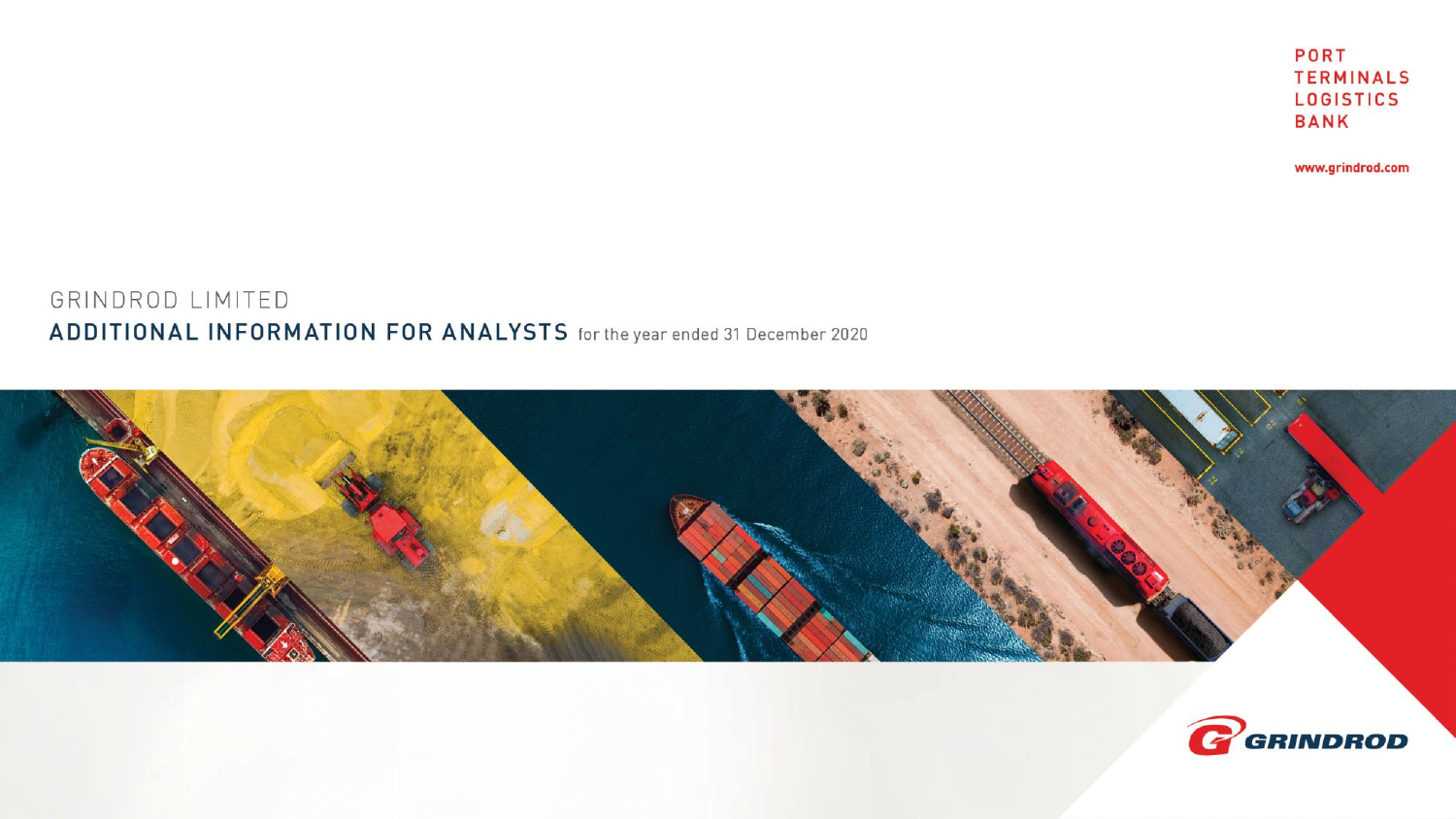additional information for analysts for 31 December 2020

### MANAGEMENT SEGMENTAL BALANCE SHEET AS AT 31 DECEMBER 2020

| R'million                               | Port and<br><b>Terminals</b> | Logistics      | <b>Bank</b>              | Group                    | <b>Total Core</b><br><b>Operations</b> | <b>Marine</b><br><b>Fuels and</b><br><b>Agricultural</b><br>Logistics | <b>Private</b><br><b>Equity and</b><br><b>Property</b> | <b>Total</b> |
|-----------------------------------------|------------------------------|----------------|--------------------------|--------------------------|----------------------------------------|-----------------------------------------------------------------------|--------------------------------------------------------|--------------|
| Fixed assets and Right of use assets    | 1 400                        | 2 3 1 6        | 12                       | 711                      | 4 4 3 9                                |                                                                       | 151                                                    | 4 5 9 1      |
| Intangible assets                       | 417                          | 668            | $\overline{\phantom{a}}$ | 1                        | 1 0 8 6                                | 5                                                                     | $\sim$                                                 | 1 0 9 1      |
| Investment and other non-current assets | 652                          | 78             | 67                       | 532                      | 1 3 2 9                                | 127                                                                   | 1478                                                   | 2 9 3 4      |
| Advances to customers                   | $\overline{\phantom{a}}$     | $\blacksquare$ | 7933                     | $\overline{\phantom{a}}$ | 7933                                   |                                                                       | 1 0 0 0                                                | 8933         |
| Current assets                          | 339                          | 1 2 2 3        | 2777                     | 701                      | 5 0 4 0                                | 1 2 4 2                                                               | (242)                                                  | 6 0 4 0      |
| Non-current assets held for sale        |                              | $\overline{a}$ | $\overline{a}$           | $\blacksquare$           |                                        | 367                                                                   | $\sim$                                                 | 367          |
| Cash and cash equivalents               | 255                          | 635            | 908                      | 217                      | 2015                                   | 94                                                                    | 61                                                     | 2 1 7 0      |
| <b>Total assets</b>                     | 3 0 6 3                      | 4 9 2 0        | 11 697                   | 2 1 6 2                  | 21 842                                 | 1836                                                                  | 2 4 4 8                                                | 26 126       |
| Equity                                  | 2 0 7 4                      | 1989           | 1 2 6 6                  | 731                      | 6 0 6 0                                | 784                                                                   | 525                                                    | 7 3 6 9      |
| Preference share capital                | $\overline{\phantom{a}}$     | $\blacksquare$ | 285                      | (10)                     | 275                                    | $\overline{\phantom{a}}$                                              | 465                                                    | 740          |
| Non-controlling interest                | (11)                         | 17             | 52                       | $\blacksquare$           | 58                                     | $\overline{\phantom{a}}$                                              | (192)                                                  | (134)        |
| Total interest-bearing debt             | 653                          | 1 3 2 5        | 526                      | 1 3 3 0                  | 3834                                   | $\overline{\phantom{a}}$                                              | 1418                                                   | 5 2 5 2      |
| Other non-current liabilities           | 18                           | 63             | 73                       | 31                       | 185                                    | $\overline{\phantom{a}}$                                              | $\sim$                                                 | 185          |
| Deposits from bank customers            | $\overline{\phantom{a}}$     | $\overline{a}$ | 9 4 3 4                  | $\overline{\phantom{a}}$ | 9 4 3 4                                |                                                                       | $\sim$                                                 | 9 4 3 4      |
| <b>Current liabilities</b>              | 326                          | 1 5 2 6        | 61                       | 80                       | 1996                                   | 1 0 5 2                                                               | 232                                                    | 3 2 8 0      |
| <b>Total equity and liabilities</b>     | 3 0 6 3                      | 4 9 2 0        | 11 697                   | 2 1 6 2                  | 21 842                                 | 1836                                                                  | 2 4 4 8                                                | 26 126       |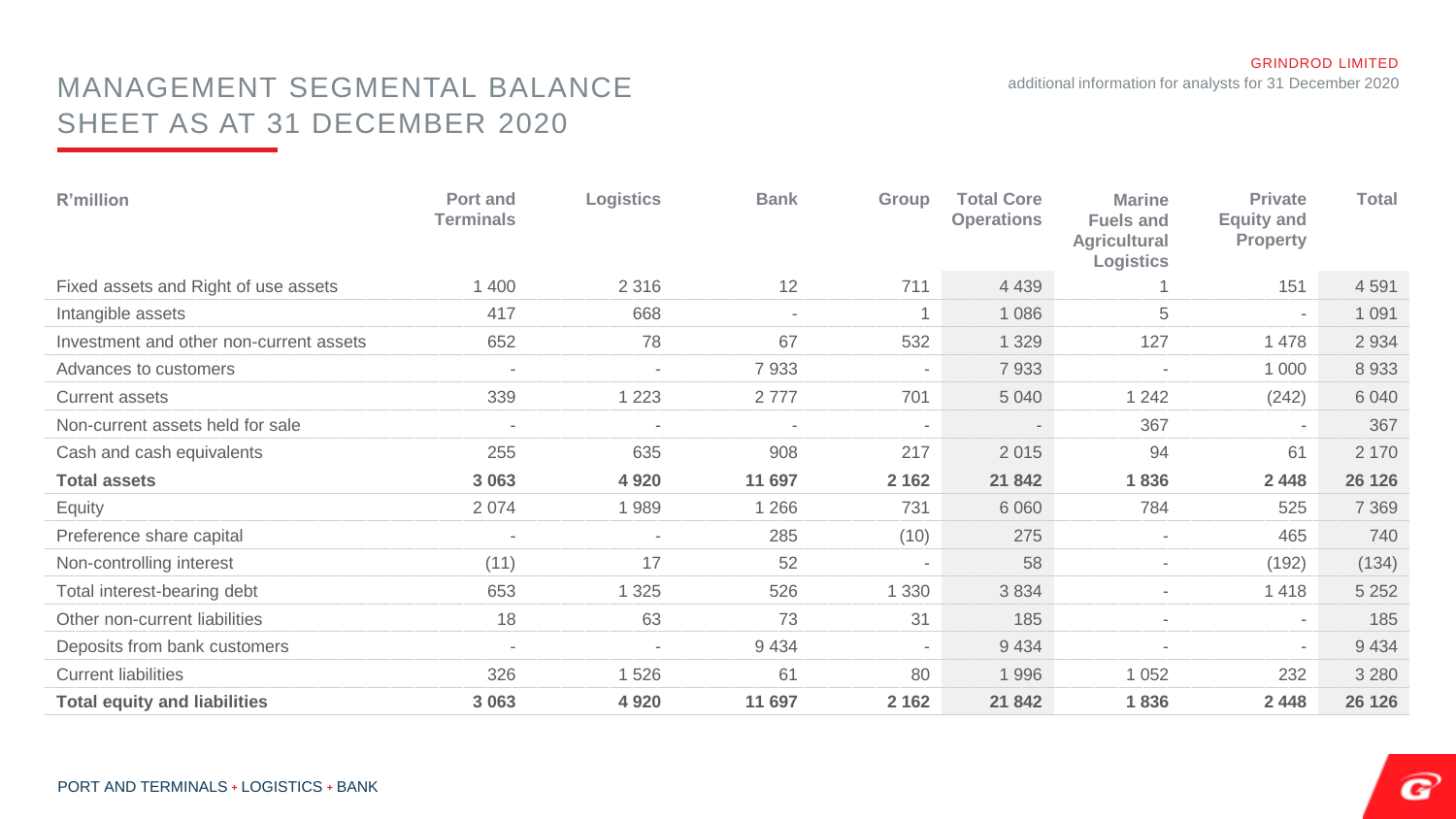additional information for analysts for 31 December 2020

### MANAGEMENT SEGMENTAL BALANCE SHEET AS AT 31 DECEMBER 2019

| R'million                               | Port and<br><b>Terminals</b> | Logistics                | <b>Bank</b>              | Group                    | <b>Total Core</b><br><b>Operations</b> | <b>Marine</b><br><b>Fuels and</b><br><b>Agricultural</b><br>Logistics* | <b>Private</b><br><b>Equity and</b><br><b>Property</b> | Total*  |
|-----------------------------------------|------------------------------|--------------------------|--------------------------|--------------------------|----------------------------------------|------------------------------------------------------------------------|--------------------------------------------------------|---------|
| Fixed assets and Right of use assets    | 1567                         | 2605                     | 16                       | 577                      | 4765                                   | 3                                                                      | 197                                                    | 4 9 6 5 |
| Intangible assets                       | 424                          | 668                      | $\overline{\phantom{a}}$ | 15                       | 1 107                                  | 67                                                                     | 82                                                     | 1 256   |
| Investment and other non-current assets | 634                          | 59                       | 1 160                    | 734                      | 2 5 8 7                                | 10                                                                     | 1 6 5 6                                                | 4 2 5 3 |
| Advances to customers                   | $\overline{\phantom{a}}$     | $\blacksquare$           | 7 3 2 4                  | $\overline{\phantom{a}}$ | 7 3 2 4                                | $\overline{a}$                                                         | 1 1 0 7                                                | 8 4 31  |
| <b>Current assets</b>                   | 400                          | 1 2 6 8                  | 3 2 9 7                  | 920                      | 5 8 8 5                                | 2 0 9 4                                                                | (956)                                                  | 7 0 23  |
| Non-current assets held for sale        |                              |                          |                          | $\overline{\phantom{a}}$ |                                        | 432                                                                    |                                                        | 432     |
| Cash and cash equivalents               | 515                          | 459                      | 3 5 5 7                  | 256                      | 4787                                   | 33                                                                     | 92                                                     | 4 9 1 2 |
| <b>Total assets</b>                     | 3 5 4 0                      | 5 0 5 9                  | 15 3 54                  | 2 5 0 2                  | 26 455                                 | 2639                                                                   | 2 1 7 8                                                | 31 272  |
| Equity                                  | 2 2 8 7                      | 1819                     | 1 2 3 1                  | 1 1 9 2                  | 6529                                   | 748                                                                    | 590                                                    | 7867    |
| Preference share capital                |                              |                          | 285                      | (10)                     | 275                                    |                                                                        | 465                                                    | 740     |
| Non-controlling interest                | 22                           | 23                       | 47                       | $\overline{\phantom{a}}$ | 92                                     | $\overline{\phantom{a}}$                                               | (149)                                                  | (57)    |
| Total interest-bearing debt             | 825                          | 1 6 3 0                  | 775                      | 1 2 5 5                  | 4 4 8 5                                | 157                                                                    | 942                                                    | 5 5 8 4 |
| Other non-current liabilities           | 22                           | 77                       | 1750                     | 40                       | 1889                                   |                                                                        | 50                                                     | 1 9 3 9 |
| Deposits from bank customers            | $\overline{\phantom{a}}$     | $\sim$                   | 11 181                   | $\sim$                   | 11 181                                 | $\overline{\phantom{a}}$                                               | $\sim$                                                 | 11 181  |
| Non-current liabilities held for sale   | $\overline{\phantom{a}}$     | $\overline{\phantom{0}}$ | $\blacksquare$           | $\sim$                   | $\overline{\phantom{a}}$               | $\overline{\phantom{a}}$                                               | $\overline{\phantom{a}}$                               |         |
| <b>Current liabilities</b>              | 384                          | 1510                     | 85                       | 25                       | 2 0 0 4                                | 1 7 3 4                                                                | 280                                                    | 4 0 18  |
| <b>Total equity and liabilities</b>     | 3 5 4 0                      | 5 0 5 9                  | 15 354                   | 2 5 0 2                  | 26 455                                 | 2639                                                                   | 2 1 7 8                                                | 31 272  |

• Represented for the impact of reclassifying the Marine Fuels and Agricultural Logistics segment back into continuing operations and restated for the impact of equity accounting prior year earnings of Marine Fuels. In addition the segments were restated to include Private Equity and Property as separate segment.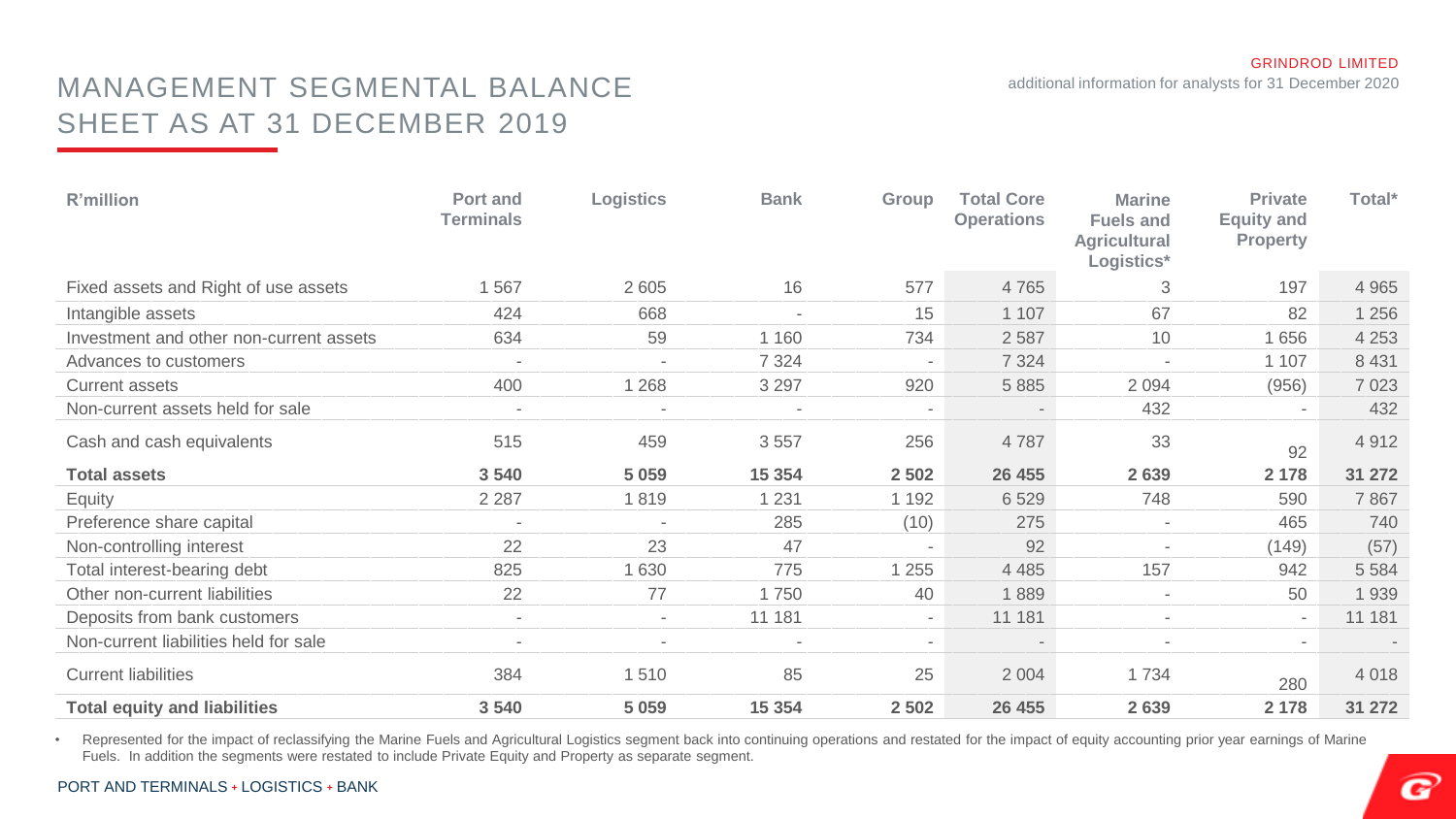additional information for analysts for 31 December 2020

# OTHER SEGMENTAL INFORMATION AS AT 31 DECEMBER 2020

| R'000                                                                | Port and<br><b>Terminals</b> | Logistics                | <b>Bank</b>              | Group     | <b>Total Core</b><br><b>Operations</b> | <b>Marine</b><br><b>Fuels and</b><br>Agricultural<br>Logistics | <b>Private</b><br><b>Equity and</b><br><b>Property</b> | Segmental<br><b>Adjustments</b> | <b>Total</b><br><b>Equity</b> |
|----------------------------------------------------------------------|------------------------------|--------------------------|--------------------------|-----------|----------------------------------------|----------------------------------------------------------------|--------------------------------------------------------|---------------------------------|-------------------------------|
| Depreciation and<br>amortisation excl. IFRS 16<br>right of use asset | (98697)                      | (233 323)                | (2, 460)                 | (16276)   | (350 756)                              | (4940)                                                         | (2343)                                                 | 158 370                         | (199669)                      |
| Depreciation - right of use<br>assets                                | (26 447)                     | (328 348)                | (13147)                  | (525)     | (368 467)                              | $\overline{\phantom{a}}$                                       | (6509)                                                 | 48 346                          | (326 630)                     |
| Interest received                                                    | 3 3 2 3                      | 27 318                   | $\overline{\phantom{a}}$ | 99 389    | 130 030                                | 5 2 5 1                                                        | 6 2 9 6                                                | (25089)                         | 116 488                       |
| Interest paid                                                        | (4194)                       | (69 270)                 | 32 4 22                  | (110 505) | (151 547)                              | (5707)                                                         | (142 751)                                              | 54 760                          | (245 245)                     |
| Interest paid - lease liability                                      | (43048)                      | (73863)                  | (1 125)                  | (142)     | (118 178)                              | $\sim$                                                         | (3667)                                                 | 40 798                          | (81047)                       |
| Preference dividend                                                  |                              | $\overline{\phantom{a}}$ | (19736)                  | 662       | (19074)                                | $\sim$                                                         | (32 170)                                               | $\sim$                          | (51 244)                      |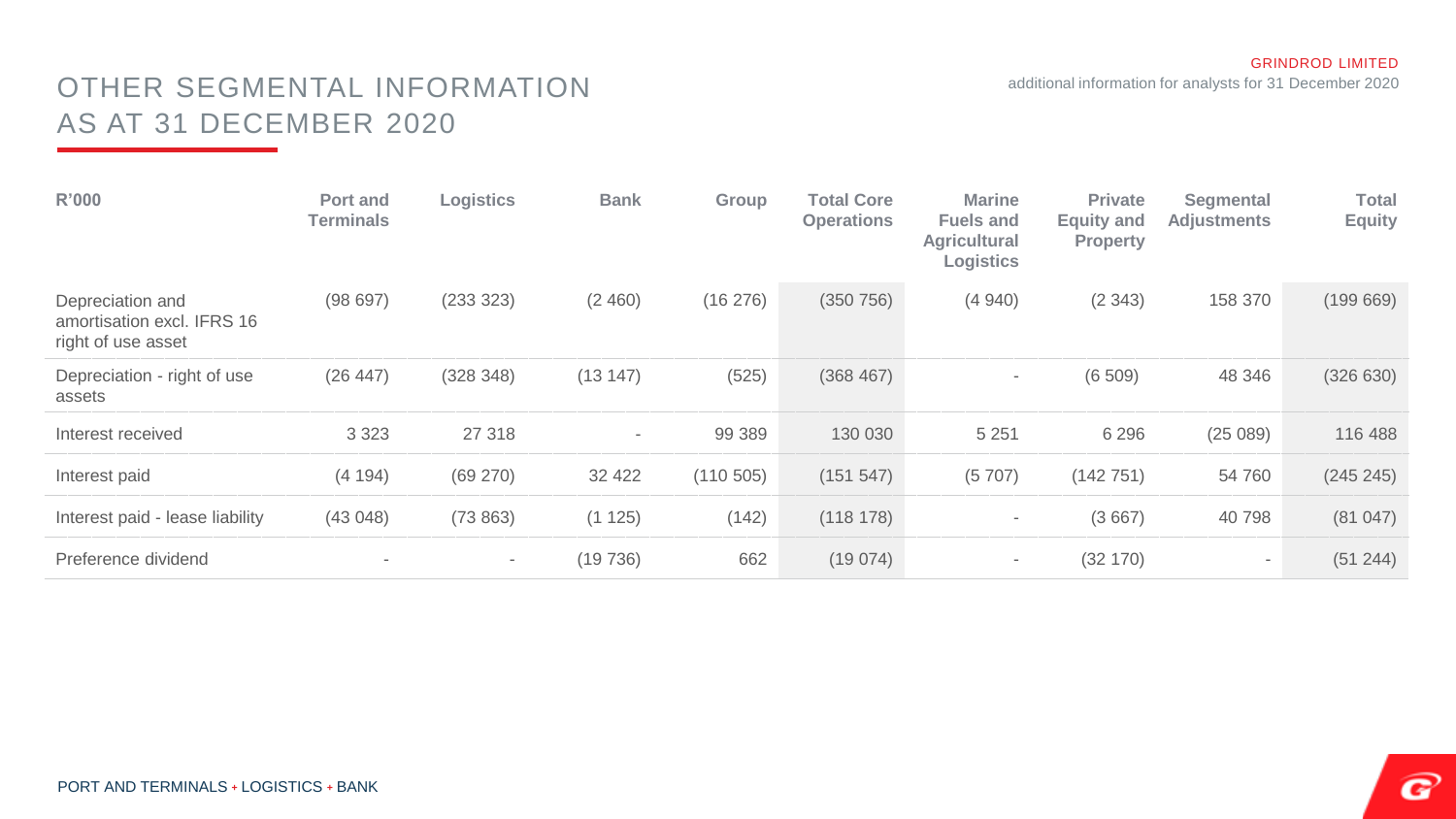# LEGAL NET DEBT BREAKDOWN AS AT 31 DECEMBER 2020

|                                                | Including<br><b>Grindrod Bank</b> | <b>Excluding</b><br><b>Grindrod Bank</b> |
|------------------------------------------------|-----------------------------------|------------------------------------------|
| R'000                                          | Net debt                          | Net debt                                 |
| Loans and advances to bank customers           | 8933218                           | $\overline{\phantom{a}}$                 |
| Liquid assets, long and short-term negotiables | 2 469 250                         | $\overline{\phantom{a}}$                 |
| Bank and cash                                  | 1846811                           | 938 644                                  |
| Long-term loans                                | (728 254)                         | (478 254)                                |
| <b>IFRS 16 lease liability</b>                 | (967 862)                         | (958 175)                                |
| Deposits from bank customers                   | (9433681)                         |                                          |
| Current portion of long-term loans             | (1449502)                         | (1183297)                                |
| Short-term borrowings and overdraft            | (1352764)                         | (1352764)                                |
| Net debt                                       | (682784)                          | (3033846)                                |
|                                                |                                   |                                          |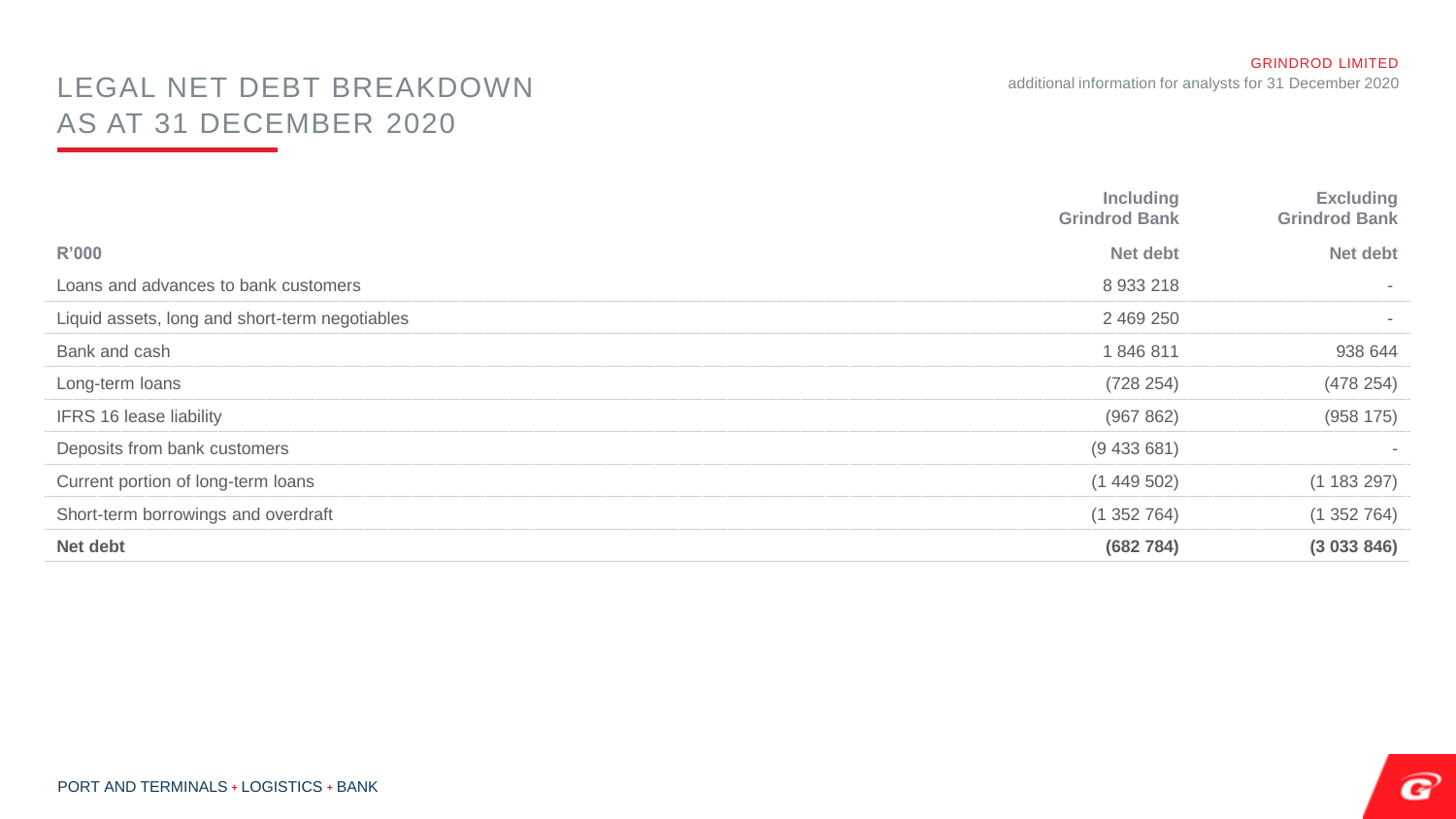## SEGMENTAL ANALYSIS FOR CORE OPERATIONS additional information for analysts for 31 December 2020 FOR 31 DECEMBER 2020

| R'000                                   | <b>Reviewed</b><br>31 December 2020 | <b>Reviewed</b><br>31 December 2019* |
|-----------------------------------------|-------------------------------------|--------------------------------------|
| <b>Revenue</b>                          |                                     |                                      |
| Port and Terminals                      | 1 081 990                           | 1 151 844                            |
| Logistics                               | 3 2 3 2 0 4 4                       | 3 272 575                            |
| <b>Bank</b>                             | 378 236                             | 350 326                              |
| Group                                   | 57 351                              | 41 590                               |
| <b>Total core operations</b>            | 4 749 621                           | 4 8 1 6 3 3 5                        |
| Marine Fuels and Agricultural Logistics | 11 504 669                          | 16 041 200                           |
| Private Equity and Property             | 116 043                             | 77 487                               |
| <b>Total</b>                            | 16 370 333                          | 20 935 022                           |
|                                         |                                     |                                      |
| Segmental adjustments**                 | (12619177)                          | (17100563)                           |
| Port and Terminals                      | (645040)                            | (560 563)                            |
| Logistics                               | (469 468)                           | (498 800)                            |
| Marine Fuels and Agricultural Logistics | (11 504 669)                        | (16041200)                           |
|                                         | 3751156                             | 3 834 459                            |

\* Represented for the impact of reclassifying the Marine Fuels and Agricultural Logistics segment back into continuing operations and restated for the impact of equity accounting prior year earnings of Marine Fuels.

\*\* For segment reporting, investments in joint ventures are accounted for using proportionate consolidation where an effective share of the Group's ownership is applied to each line item above. In the consolidated annual financial statements (International Financial Reporting Standards (IFRS) presentation), investments in joint ventures are equity accounted. Segmental adjustments relate to effects of proportionate consolidation to reconcile to IFRS presentation.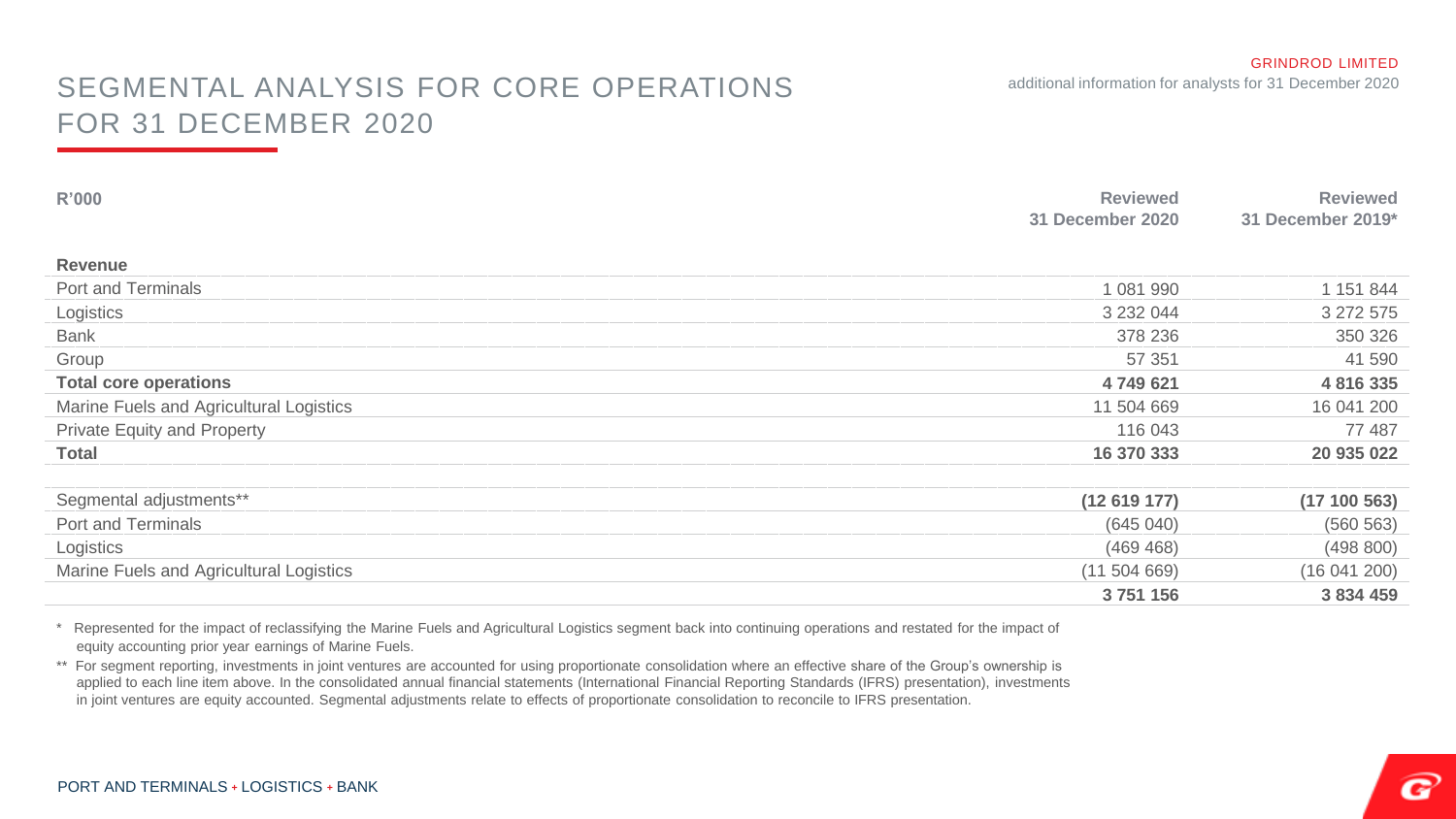### SEGMENTAL ANALYSIS FOR CORE OPERATIONS additional information for analysts for 31 December 2020 FOR 31 DECEMBER 2020 CONTINUED

| R'000                                       | <b>Reviewed</b><br>31 December 2020 | <b>Reviewed</b><br>31 December 2019* |
|---------------------------------------------|-------------------------------------|--------------------------------------|
| Trading profit (after expected credit loss) |                                     |                                      |
| Port and Terminals                          | 460 611                             | 458 316                              |
| Logistics                                   | 906 723                             | 854 716                              |
| Bank                                        | 38 376                              | 94 164                               |
| Group                                       | (50010)                             | (959)                                |
| <b>Total core operations</b>                | 1 355 700                           | 1 406 237                            |
| Marine Fuels and Agricultural Logistics     | 103 725                             | (627 852)                            |
| Private Equity and Property                 | (489361)                            | 56 710                               |
| <b>Total</b>                                | 970 064                             | 835 095                              |
|                                             |                                     |                                      |
| Segmental adjustments**                     | (636 479)                           | (298654)                             |
| Port and Terminals                          | (365 132)                           | (308898)                             |
| Logistics                                   | (167622)                            | (125 475)                            |
| Marine Fuels and Agricultural Logistics     | (103725)                            | 135 719                              |
|                                             | 333 585                             | 536 441                              |

\* Represented for the impact of reclassifying the Marine Fuels and Agricultural Logistics segment back into continuing operations and restated for the impact of equity accounting prior year earnings of Marine Fuels.

\*\* For segment reporting, investments in joint ventures are accounted for using proportionate consolidation where an effective share of the Group's ownership is applied to each line item above. In the consolidated annual financial statements (International Financial Reporting Standards (IFRS) presentation), investments in joint ventures are equity accounted. Segmental adjustments relate to effects of proportionate consolidation to reconcile to IFRS presentation.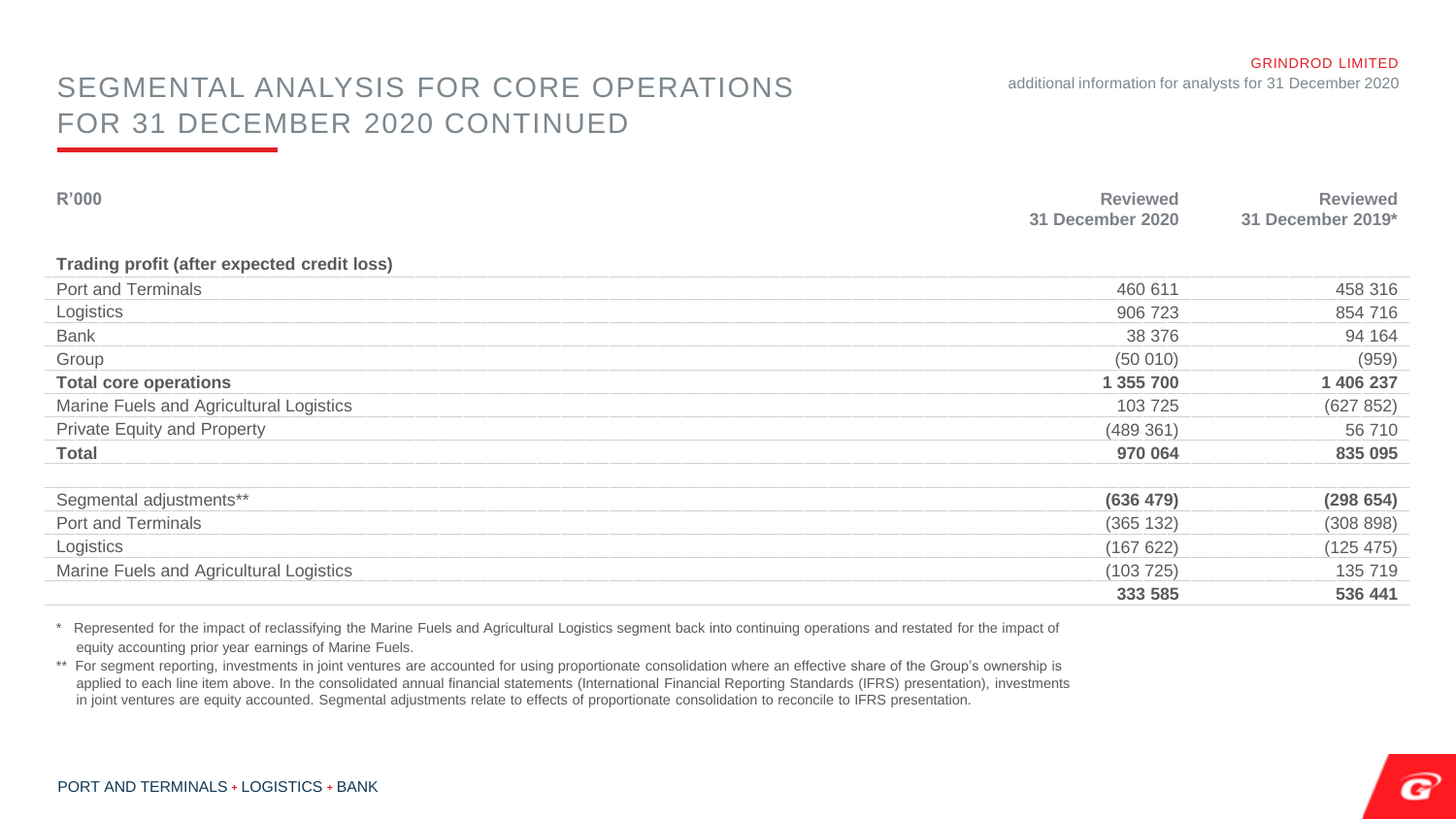## SEGMENTAL ANALYSIS FOR CORE OPERATIONS additional information for analysts for 31 December 2020 FOR 31 DECEMBER 2020 CONTINUED

| R'000                                                  | <b>Reviewed</b><br>31 December 2020 | <b>Reviewed</b><br>31 December 2019* |
|--------------------------------------------------------|-------------------------------------|--------------------------------------|
| Operating profit / (loss) before interest and taxation |                                     |                                      |
| Port and Terminals                                     | 335 467                             | 329 318                              |
| Logistics                                              | 330 577                             | 345 484                              |
| Bank                                                   | 22 770                              | 80 106                               |
| Group                                                  | (52169)                             | (27 428)                             |
| <b>Total core operations</b>                           | 636 645                             | 727 480                              |
| Marine Fuels and Agricultural Logistics                | 98 785                              | (633663)                             |
| Private Equity and Property                            | (498 214)                           | 55 496                               |
| Total                                                  | 237 216                             | 149 313                              |
|                                                        |                                     |                                      |
| Segmental adjustments**                                | (429 930)                           | (114340)                             |
| Port and Terminals                                     | (277304)                            | (233 008)                            |
| Logistics                                              | (53841)                             | (22 862)                             |
| Marine Fuels and Agricultural Logistics                | (98785)                             | 141 530                              |
|                                                        | (192714)                            | 34 973                               |

\* Represented for the impact of reclassifying the Marine Fuels and Agricultural Logistics segment back into continuing operations and restated for the impact of equity accounting prior year earnings of Marine Fuels.

\*\* For segment reporting, investments in joint ventures are accounted for using proportionate consolidation where an effective share of the Group's ownership is applied to each line item above. In the consolidated annual financial statements (International Financial Reporting Standards (IFRS) presentation), investments in joint ventures are equity accounted. Segmental adjustments relate to effects of proportionate consolidation to reconcile to IFRS presentation.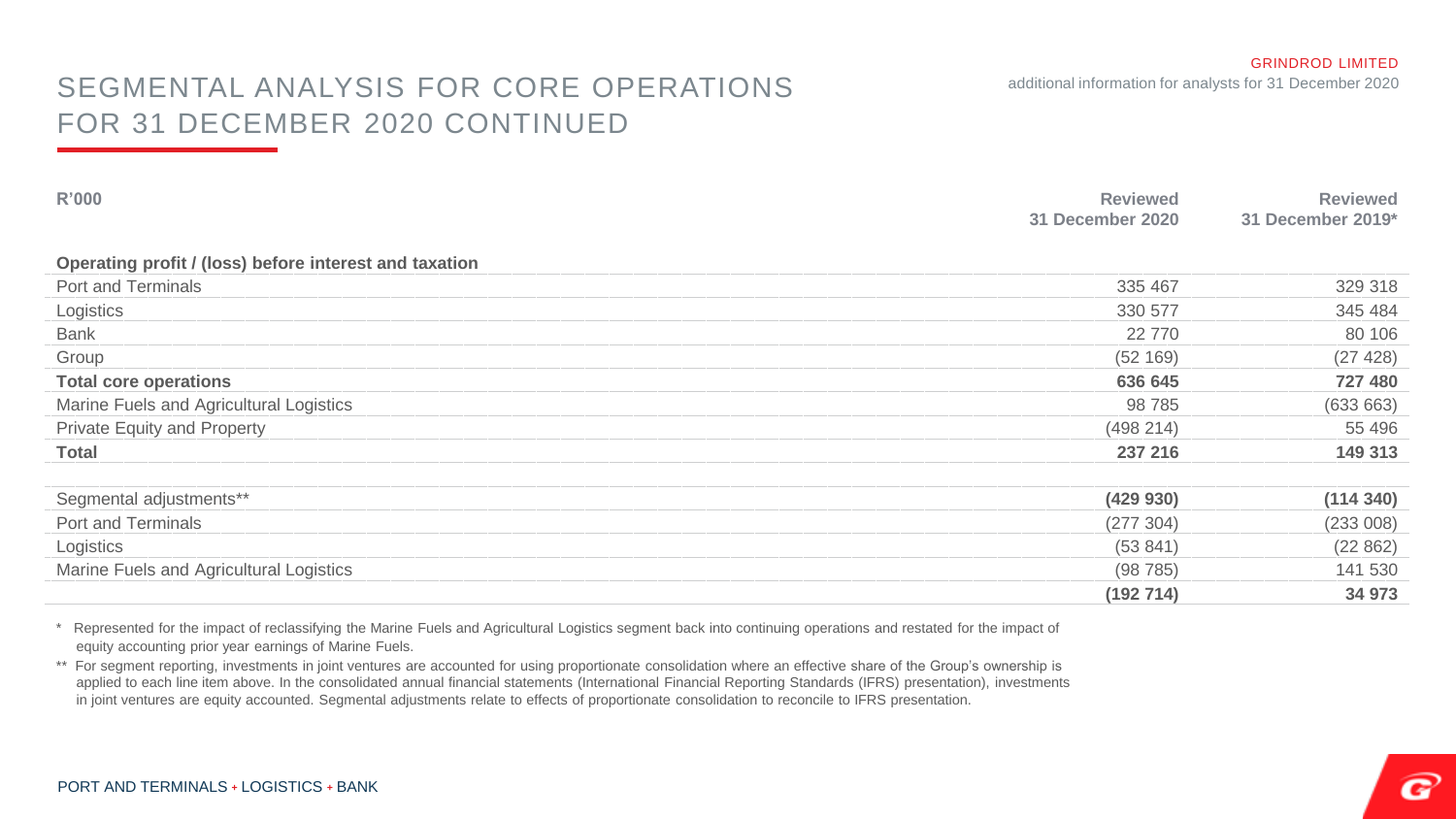### SEGMENTAL ANALYSIS FOR CORE OPERATIONS additional information for analysts for 31 December 2020 FOR 31 DECEMBER 2020 CONTINUED

| R'000                                                        | <b>Reviewed</b><br>31 December 2020 | Reviewed<br>31 December 2019* |
|--------------------------------------------------------------|-------------------------------------|-------------------------------|
| Share of associate companies' profit / (loss) after taxation |                                     |                               |
| Port and Terminals                                           | 88 839                              | 71 535                        |
| Logistics                                                    | 303                                 | (186)                         |
| <b>Total core operations</b>                                 | 89 142                              | 71 349                        |
| Marine Fuels and Agricultural Logistics                      |                                     | 14 4 65                       |
| <b>Total</b>                                                 | 89 142                              | 85 814                        |
|                                                              |                                     |                               |
| Segmental adjustments**                                      | (68703)                             | (61 634)                      |
| Port and Terminals                                           | (68703)                             | (61634)                       |
|                                                              | 20 439                              | 24 180                        |

\* Represented for the impact of reclassifying the Marine Fuels and Agricultural Logistics segment back into continuing operations and restated for the impact of equity accounting prior year earnings of Marine Fuels.

\*\* For segment reporting, investments in joint ventures are accounted for using proportionate consolidation where an effective share of the Group's ownership is applied to each line item above. In the consolidated annual financial statements (International Financial Reporting Standards (IFRS) presentation), investments in joint ventures are equity accounted. Segmental adjustments relate to effects of proportionate consolidation to reconcile to IFRS presentation.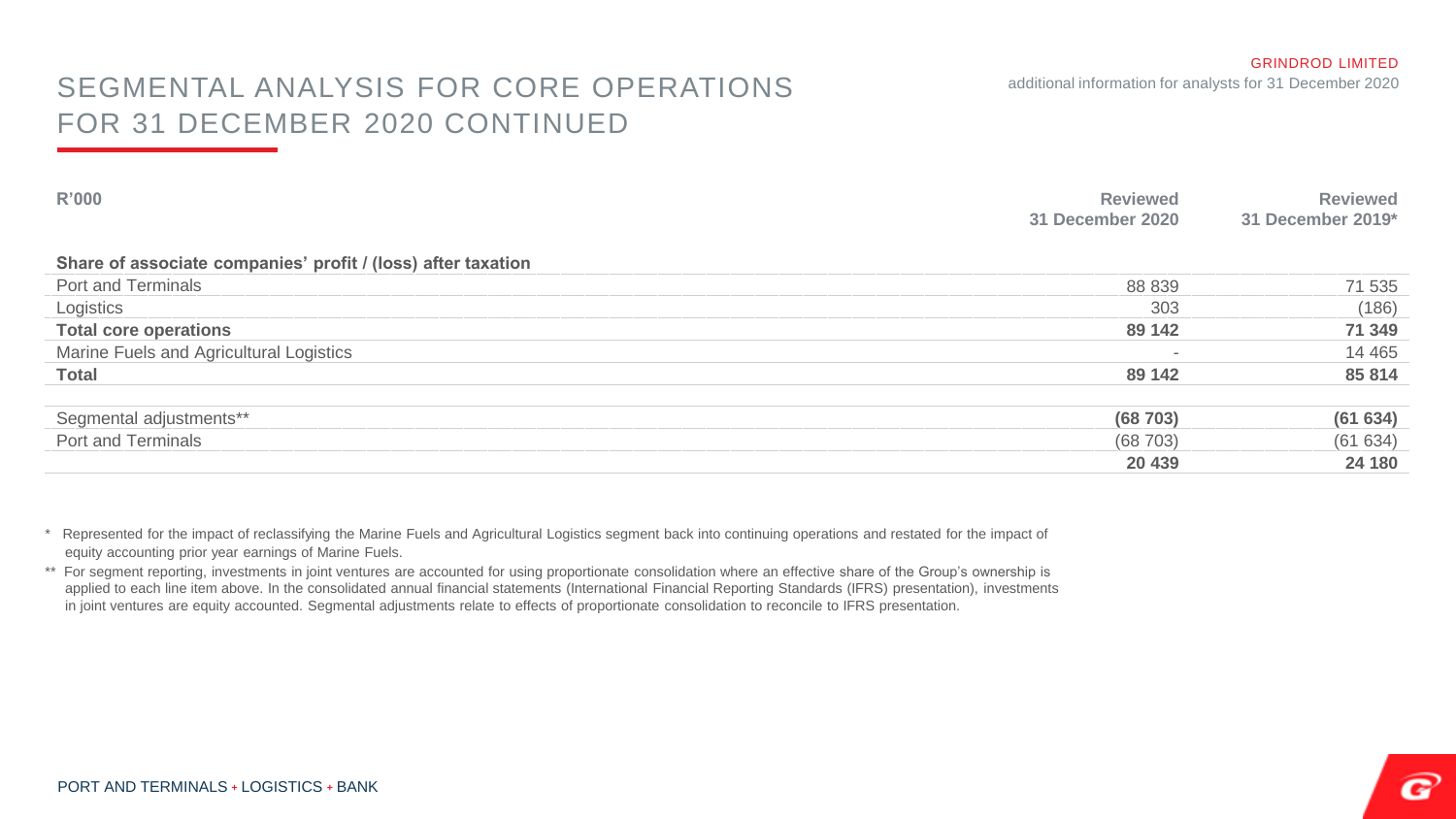### SEGMENTAL ANALYSIS FOR CORE OPERATIONS additional information for analysts for 31 December 2020 FOR 31 DECEMBER 2020 CONTINUED

| R'000                                                 | <b>Reviewed</b><br>31 December 2020 | <b>Reviewed</b><br>31 December 2019* |
|-------------------------------------------------------|-------------------------------------|--------------------------------------|
| Profit / (loss) attributable to ordinary shareholders |                                     |                                      |
| Port and Terminals                                    | 226 084                             | 175 235                              |
| Logistics                                             | 137 158                             | 133 694                              |
| Bank                                                  | 37 567                              | 83 407                               |
| Group                                                 | (71375)                             | (76 255)                             |
| <b>Total core operations</b>                          | 329 434                             | 316 081                              |
| Marine Fuels and Agricultural Logistics               | (69516)                             | (915 525)                            |
| <b>Private Equity and Property</b>                    | (675137)                            | (16 204)                             |
|                                                       | (415219)                            | (615648)                             |

\* Represented for the impact of reclassifying the Marine Fuels and Agricultural Logistics segment back into continuing operations and restated for the impact of equity accounting prior year earnings of Marine Fuels.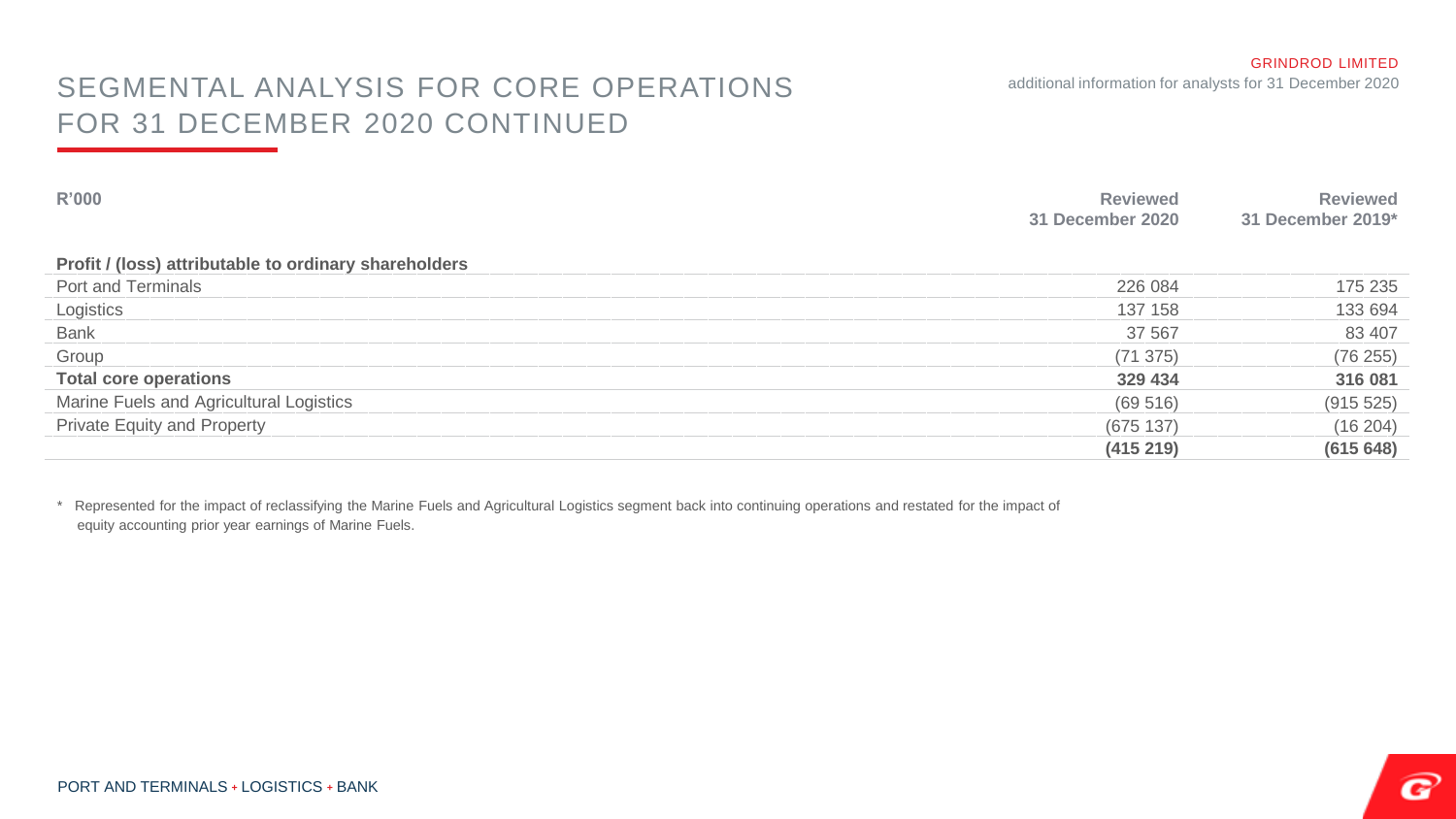### THANK YOU

For more information contact **Fathima Ally** 

P +27 31 302 7575 E fathima.ally@grindrod.com

www.grindrod.com

PORT **TERMINALS LOGISTICS BANK**